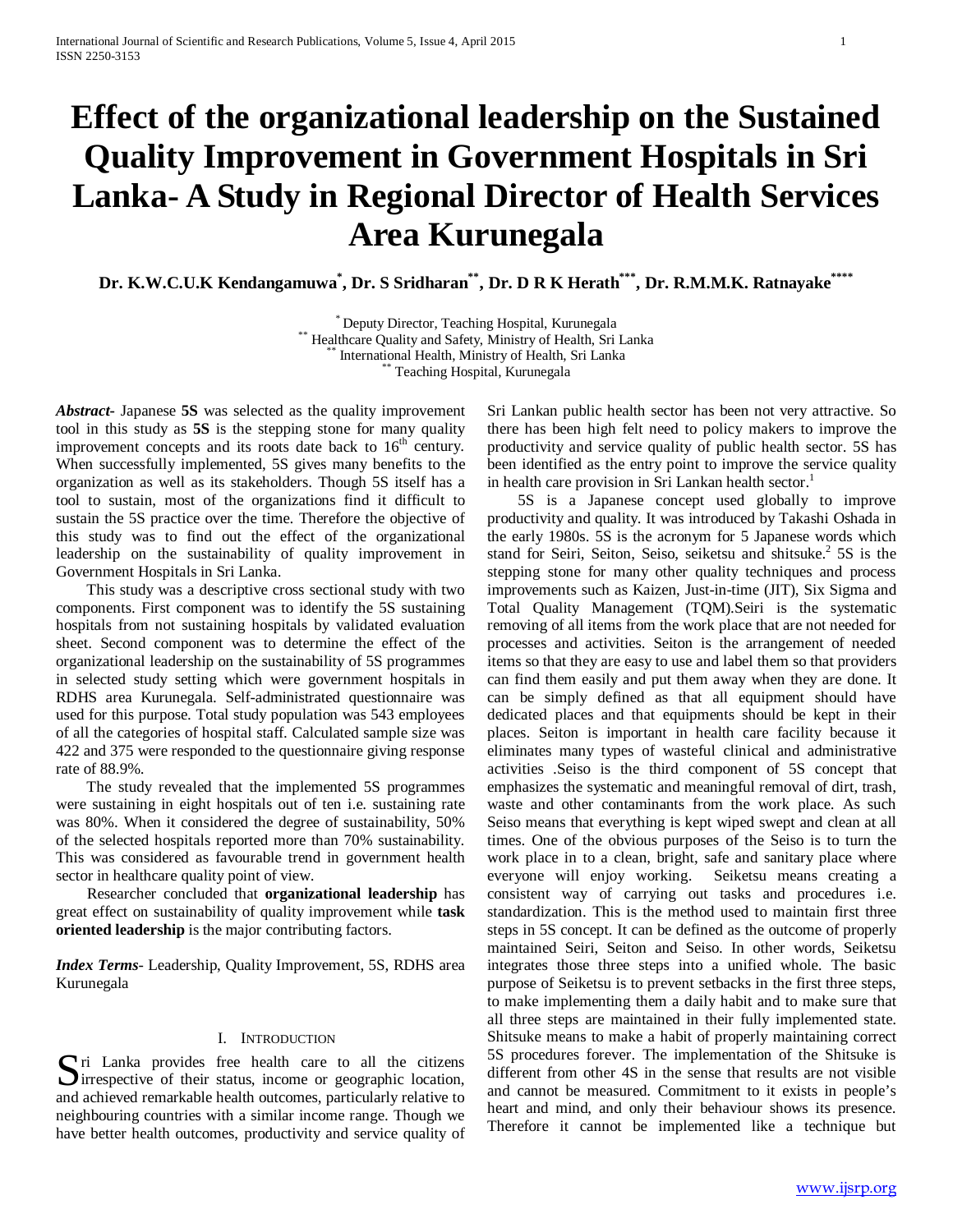conditions can be created to encourage the implementation of Shitsuke.<sup>3</sup>

 Most Japanese company claimed that they have improved their productivity, quality and thinking pattern of employees with the implementation of 5S. Although it gives vast range of benefits to the organization as well as to the employees, it can be implemented at very low cost.

 The National productivity policy for Sri Lanka was formulated in 2002 to promote the productivity and quality in organizational level. Readiness to improve productivity in the work place implies a new work culture which is about new ways of thinking and doing. The National productivity policy envisages that such a strong work culture is a *sine qua non* for continuous productivity and quality improvement.<sup>4</sup> 5S is the gateway of the most of quality and productivity improvement programmes.

 The idea of the 5S concept was introduced to Sri Lanka in 1990 by Dr. Taiki Akimoto, a renowned practitioner of 5S in Japanese industry.<sup>5</sup> Since then several public and private organizations in Sri Lanka have implemented 5S successfully and improved their productivity and service quality.

 Many health care institutions in Sri Lanka have improved their productivity and service quality by implementing the Japanese 5S concept. Castle Street Hospital for Women was the first Healthcare institution which implemented the 5S concept successfully in year 2000. This was the best example in Sri Lanka that the ability of successfully implemented 5S programmes to enhance the service quality of a hospital.<sup>6</sup> Most of the curative health care institutions in North Western Province in Kurunegala and Puttalum RDHS areas have successfully implemented the Japanese 5S concept. Productivity and quality improvement programmes based on Japanese 5S concept will give better outcome with limited resources in health sector.<sup>7</sup>

#### II. OBJECTIVE

 To determine the effect of the organizational leadership on the sustained quality improvement in government hospitals in Sri Lanka.

# III. METHODOLOGY

 This was a hospital based Descriptive Cross Sectional Study to assess the effect of the organizational leadership on the sustained quality improvement in government hospitals in Sri Lanka. Regional Director of Health Services area, Kurunegala was selected as the study setting.

 There are 46 Hospitals in Kurunegala Regional Director of Health Services area including four Base Hospitals. Out of this, only Divisional Hospitals in the Regional Director of Health Services area Kurunegala were selected to the study to minimize the selection bias. From 42 Divisional Hospitals ten Hospitals have been selected using stratified random sampling techniques for the study. All selected Divisional Hospitals have implemented 5S programmes since 2007. Selected Hospitals for the study were Hiripitiya, Polpithigama, Rideegama, Bingiriya, Katupotha, Narammala, Indulgodakanda, Karambe, Kobeigane and Muwanhela.

 The data was collected over the period of one month in selected hospitals, commencing from  $1<sup>st</sup>$  of August 2013 to  $1<sup>st</sup>$ September 2013. Ethical clearance was obtained from the Ethics Review Committee, Faculty of Medicine-University of Colombo. The study was completed within the period of five months. Study population of this study consisted of all the employees of selected ten Hospitals during the study period. Total number of employees in the selected hospital was543.Sample size for the study was calculated according to the standard formula.<sup>8</sup> And it was 422 while 375 were responded.Population proportion technique was applied to the study population to decide the relevant sample from each hospital. Then study population of each hospital was divided in to strata according to the type of employee category. Number of participant chosen in each stratum was proportional to the size of the stratum. This is called proportional allocation.<sup>9</sup> Data taken from the payroll was used to make the sampling frame. Separate sampling frames were made for each category of the employees. Then using a table of random numbers, required numbers of employees from each category were selected. This procedure has reduced the selection bias in the study.

#### IV. STUDY VARIABLES

 Sustainability of the 5S programme and components of organizational leadership were considered as study variables.

#### V. STUDY INSTRUMENTS

This study has two study instruments.

1.Direct observation for evaluation of 5S sustainability

2.Self administrated questionnaire

 Japan Sri Lanka Technical and Cultural Association (JASTECA) have developed a 5S evaluation sheet for their 5S award competition. This is called Taiki Akimoto's 5S evaluation sheet which was used for the evaluation of 5S sustainability.<sup>5</sup> Taiki Akimoto's 5S evaluation sheet is well structured and gives complete details on every aspect of 5S evaluation and it gives total 250 marks. Organizations which have scored more than mean-1.96SE were considered as having sustained 5S programme for this study.

 The self administrated questionnaire consisted of five questions on components of organizational leadership. Those were task orientation, people orientation, charismatic power, innovation and ability to work in difficult condition. The responses to these questions were assessed in Six point Likert Scale.<sup>10</sup> Ratings of six point Likert scale is strongly disagree, disagree, slightly disagree, slightly agree, agree and strongly agree.

#### VI. RESULTS

 Level of sustainability of 5S programmes in each hospital was evaluated by using Taiki Akimoto Evaluation sheet which gives points out of 250 according to the degree of the sustainability. Table 1 shows the results of evaluation.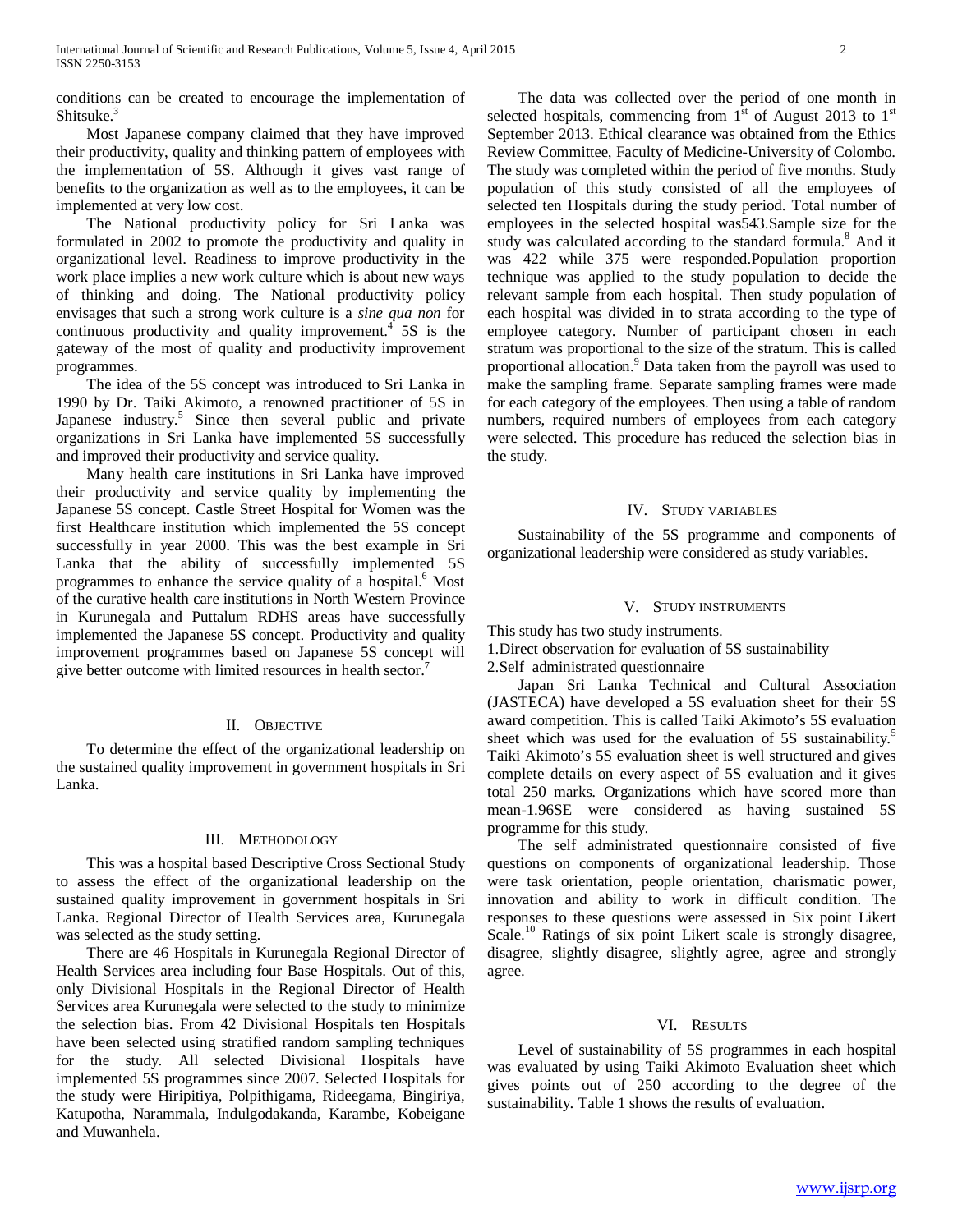| Hospital                      | <b>Sustainability</b> | Percentage of sustainability % |
|-------------------------------|-----------------------|--------------------------------|
| <b>DH</b> Hiripitiya          | <b>162</b>            | 64.8                           |
| <b>DH</b> Polpithigama        | <b>192</b>            | 76.8                           |
| <b>DH</b> Rideegama           | 185                   | 74.0                           |
| <b>DH</b> Bingiriya           | <b>180</b>            | 72.0                           |
| <b>DH</b> Katupotha           | 182                   | 72.8                           |
| <b>DH</b> Narammala           | <b>103</b>            | 41.2                           |
| <b>DH</b> Indulgodakanda      | 148                   | 59.2                           |
| <b>DH</b> Karambe             | 97                    | 38.8                           |
| <b>DH</b> Kobeigane           | <b>196</b>            | 78.4                           |
| <b>DH</b> Muwanhela           | 137                   | 54.8                           |
| <b>Mean</b>                   | 158.2                 |                                |
| <b>Standard Deviation</b>     | 36.043                |                                |
| <b>Standard Error of Mean</b> | 11.398                |                                |

# **Table 1: Level of sustainability of 5S programmes**

 The highest degree of sustainability of 5S programme was reported in DH Kobeigane (78.4%) while the lowest degree was reported in DH Karambe (38.8%). Cut off point for sustainability was determined statistically as follows. Cut off point for sustainability  $=$  Mean- 1.96 SE

 $= 158.20 - 1.96*11.398$ 

```
= 135.86
```
 Therefore DH Narammala and DH Karambe were categorized as not sustain group and other eight hospitals were categorized as sustain group of hospitals. Figure 1 further elaborates the determination of cut off point for sustainability.



# **Figure 1: Cut off point for sustainability of 5S programmes**

 Z is equal to Mean – 1.96SE. Hospitals that scored more than Mean- 1.96SE points from the Taiki Akimoto evaluation sheet were considered as sustained. Therefore there were two groups of hospitals in this study as sustained and not sustained

#### **Correlation between degree of sustainability and mean score of leadership**

 Correlation between degree of 5S sustainability and mean score of organizational leadership was calculated. There was a strong correlation between sustainability of the 5S and the organizational leadership at 0.05 level. Table 2 shows the results.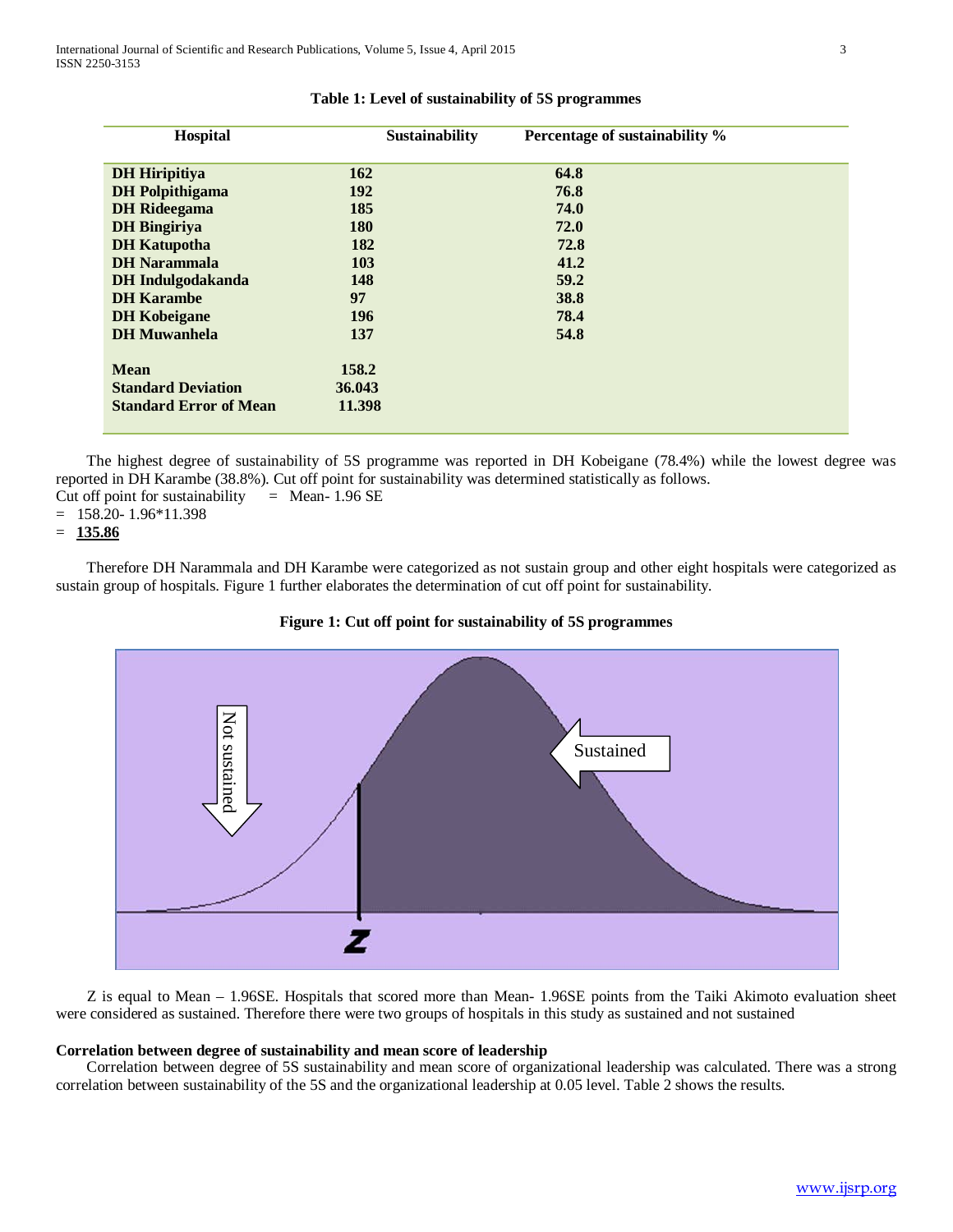| Hospital                         | <b>Sustainability</b> | <b>Mean score of leadership</b> |
|----------------------------------|-----------------------|---------------------------------|
| <b>DH</b> Hiripitiya             | 162                   | 5.364                           |
| <b>DH</b> Polpithigama           | <b>192</b>            | 5.522                           |
| <b>DH</b> Rideegama              | 185                   | 4.007                           |
| <b>DH</b> Bingiriya              | <b>180</b>            | 5.140                           |
| <b>DH</b> Katupotha              | 182                   | 4.766                           |
| <b>DH</b> Narammala              | 103                   | 3.120                           |
| <b>DH</b> Indulgodakanda         | 148                   | 5.670                           |
| <b>DH</b> Karambe                | 97                    | 2.533                           |
| <b>DH</b> Kobeigane              | <b>196</b>            | 5.634                           |
| <b>DH</b> Muwanhela              | 137                   | 4.825                           |
| <b>Pearson correlation 0.747</b> |                       |                                 |
| <b>P</b> value<br>0.013          |                       |                                 |
|                                  |                       |                                 |

# **Table 2: Correlation between degree of sustainability and mean score of leadership**

# **Correlation between degree of 5S sustainability and components of the leadership**

 Correlation between degree of 5S sustainability and components of the organizational leadership was calculated. The strongest significant correlation found was task oriented leadership and the 5S sustainability while there was no statistically significant correlation between 5S sustainability and people oriented leadership. There were statistically significant correlation between 5S sustainability and other three components of the leadership. Table 3 shows these results.

# **Table 3: Correlation between degree of 5S sustainability and components of the leadership**

| <b>Components of leadership</b>        | <b>Pearson correlation</b> | <b>Significance</b> |
|----------------------------------------|----------------------------|---------------------|
| <b>Task orientation</b>                | 0.797                      | $0.006***$          |
| <b>People orientation</b>              | 0.600                      | $0.067*$            |
| <b>Innovation</b>                      | 0.730                      | $0.016**$           |
| <b>Charismatic power</b>               | 0.719                      | $0.019**$           |
| Ability to work in difficult condition | 0.759                      | $0.011**$           |

\*\*\* significant at 0.01 level \*\* significant at 0.05 level \* no significance

## **ANOVA Test for Organizational Leadership between two groups**

 One way ANOVA test was done for organizational leadership between sustain and not sustain groups. There was a strong statistically significant difference between two groups. Table 4 shows the results.

# **Table 4: ANOVA Test for Organizational Leadership between two groups**

|                       |         | df  | MS      |         | <b>Significance</b> |
|-----------------------|---------|-----|---------|---------|---------------------|
| <b>Between groups</b> | 209.675 |     | 209.675 | 265.617 | 0.000               |
| <b>Within groups</b>  | 294.442 | 373 | 0.789   |         |                     |

**ANOVA Test for components of the Organizational Leadership between two groups** One way ANOVA test was done for components of the organizational leadership between sustain and not sustain groups. There was a strong statistically significant difference between two groups in each components of the leadership. Table 5 shows the results.

#### **Table 5: ANOVA Test for components of the Organizational Leadership between two groups**

| <b>Components</b>                    | <b>F</b> value | <b>Significance</b> |
|--------------------------------------|----------------|---------------------|
| <b>Task orientation 314.357</b>      |                | 0.000               |
| People orientation 72.845 0.000      |                |                     |
| 216.030 0.000<br><b>Innovation</b>   |                |                     |
| Charismatic power 198.131 0.000      |                |                     |
| <b>Ability to work in difficulty</b> | 254.435 0.000  |                     |
|                                      |                |                     |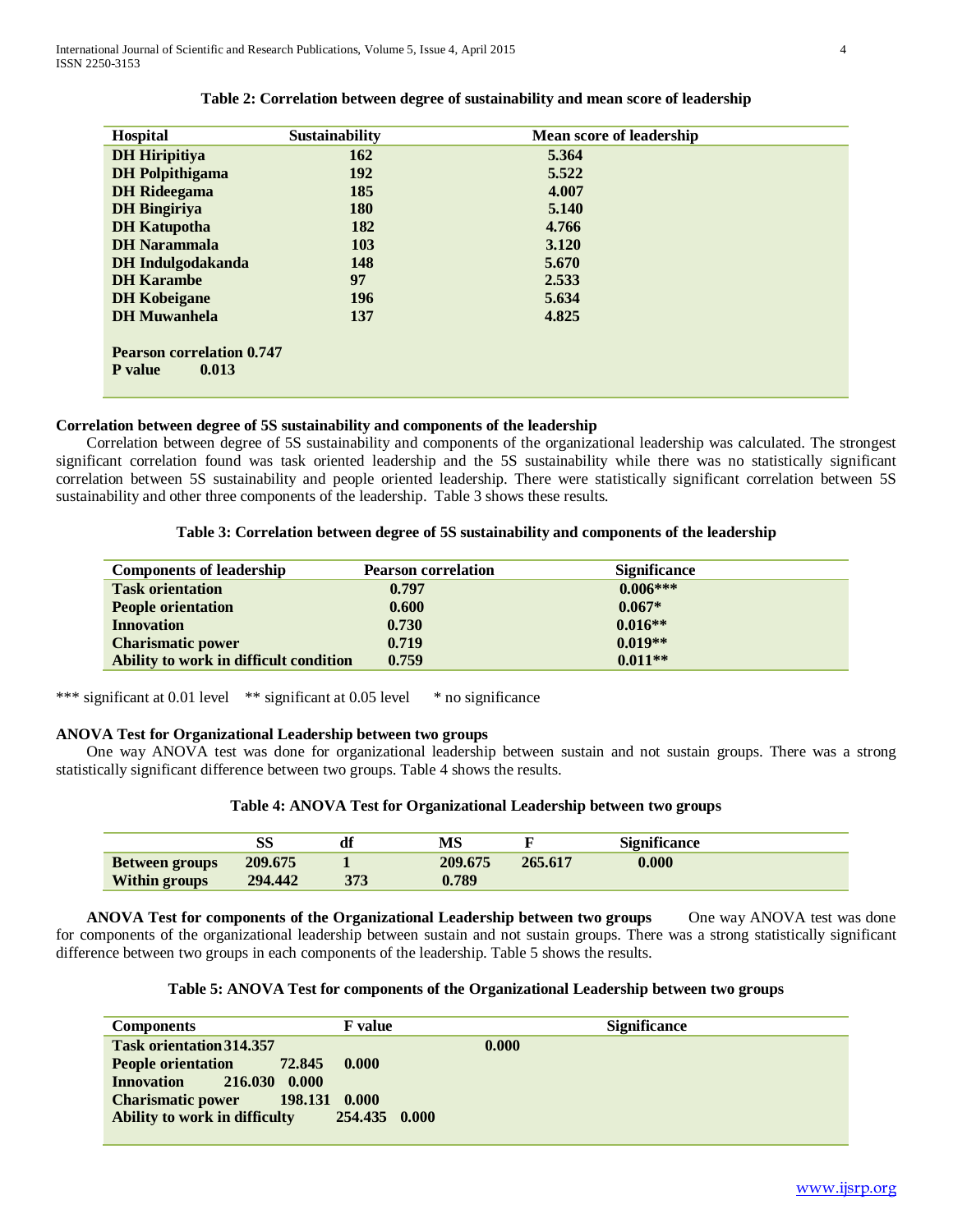## VII. DISCUSSION

 Nowadays, the adoption of 5S practice as the gateway to quality improvement is well accepted by many organizations worldwide.<sup>11</sup> Researchers agreed that 5S is very powerful tool, feasible to implement and incurred less investment in improving the organizational performances on the aspects of economic opportunities and environmental sustainability that include the benefits of quality, productivity, safety, cost, workplace environment and waste reduction.<sup>12</sup> The benefits that could be gained from 5S implementation are in accordance to 3Ps (people, planet and profit), a well-known marketing principle which is having strong linkage with sustainability.<sup>13</sup> In short, the practice of 5S would generate benefits for people (e.g., safety, health, and discipline), planet (e.g., waste, pollution, and energy), and profit (e.g., productivity, quality, and operational cost). All aspects of 3Ps need to be fulfilled in order to become sustainable organizations. Therefore sustainability of the implemented 5S practice would enhance the sustainability of the organization. Sustainability of the 5S will reflect the sustainability of the improved quality of the organization. Further it improves the image of the organization in every aspect and dominates the market share among same category of organizations.

 In this Descriptive Cross Sectional study, Pearson correlation coefficient was selected as the statistical test to calculate the correlation between 5S sustainability and organizational leadership. According to table 2, there was a statistically significant strong correlation between 5S sustainability and organizational leadership. Therefore organizational leadership could be considered as a main contributing factor for sustainability of the 5S programmes leading to sustain improved quality in government hospitals in Sri Lanka. These findings were compatible with a previous study on factors contributing to sustainability of 5S in Sri Lankan organizations.14 In their study, leadership of the organization, commitment of top managers and employee commitment were significantly correlated with 5S sustainability at 0.01 level.

 According to table 3, correlation between task orientation and 5S sustainability was significant at 0.01 level. Therefore task oriented leadership could be considered as the most important type of leadership for the sustaining of the improved quality of an organization. Correlation between innovation, charismatic power and ability to work in difficult condition with 5S sustainability were significant at 0.05 level. There was no evidence of significant correlation between 5S sustainability and people oriented leadership according to the results of the study.

 ANOVA Analysis was done to compare the mean score of the leadership between two groups of hospitals as shown in table 4. There was a strongly statistically significant difference of mean of the leadership found between two groups of hospitals. Therefore researcher has concluded that organizational leadership could be considered as contributing factors for 5S sustainability in statistical point of view.. It further confirmed the previous decision on leadership. These findings were compatible with a previous study of factors contributing to sustainability of 5S in Sri Lankan organization.<sup>14</sup> ANOVA Analysis was done to compare the five components of the leadership between two groups of hospitals. Study revealed that there were strongly

statistically significant differences in all components of leadership between two groups of hospitals in this study setting. Further task oriented leadership was having the highest F value. Therefore it is not unfair to say that task oriented leadership is the most important factor in sustaining improved quality in government hospitals in Sri Lanka.

#### VIII. CONCLUSION

 This study reveals better understanding of the effect of the leadership on the sustainability of 5S programmes in Governmental Hospitals in Sri Lanka . Majority of the 5S implemented hospitals in the selected RDHS area are able to sustain their 5S practices. In this study setting, 80% that is 8 out of 10 Hospitals sustain their implemented 5S programmes. 50% of the selected hospitals in RDHS area Kurunegala reported more than 70% sustainability. There was a statistically significant positive correlations between 5S sustainability and organizational leadership.. According to ANOVA analysis of mean score of organizational leadership in two groups of hospitals, there was a strongly statistically significant difference found between two groups of hospitals. Therefore organizational leadership could be considered as a contributing factor for 5S sustainability in statistical point of view. According to ANOVA analysis of components of leadership in two groups of hospitals, there were strongly statistically significant differences in all components of leadership between two groups of hospitals in this study setting. Further task oriented leadership was having the highest F value. Therefore task oriented leadership is the most important factor in sustaining improved quality in government hospitals in Sri Lanka.

# IX. RECOMMENDATION

 According to the findings of this study following recommendation could be made by the researcher.

 1. Leadership of all the government hospitals should be strength in every aspect because organizational leadership is the most important factor for 5S sustainability hence the improved quality, according to this study.

 2. More training programmes on leadership should be carried out because study revealed that it was significantly correlated with 5S sustainability.

 3. This research was carried out to determine the effect of leadership on sustainability of the improved quality.. It is better to carry out further studies in detail.

#### **REFERENCES**

- [1] Quality series 1, National Guideline for Improvement of Quality & Safety of Healthcare Institutions, Sri Lanka; 2010.
- [2] Kaushik, Kumar and Sanjeev, Kumar, Step for implementation of 5S, International Journal of management information technology and engineering, vol 2, issue 6; 2012.
- [3] Jackson, Thomas L. 5S for Healthcare, Rona Consulting Group & Productivity Press; 2009.,
- [4] www.slprodutivity.org (04.11.2013)
- [5] www.jasteca.com/index.php/taiki-akimoto (visited on 12.11.13)